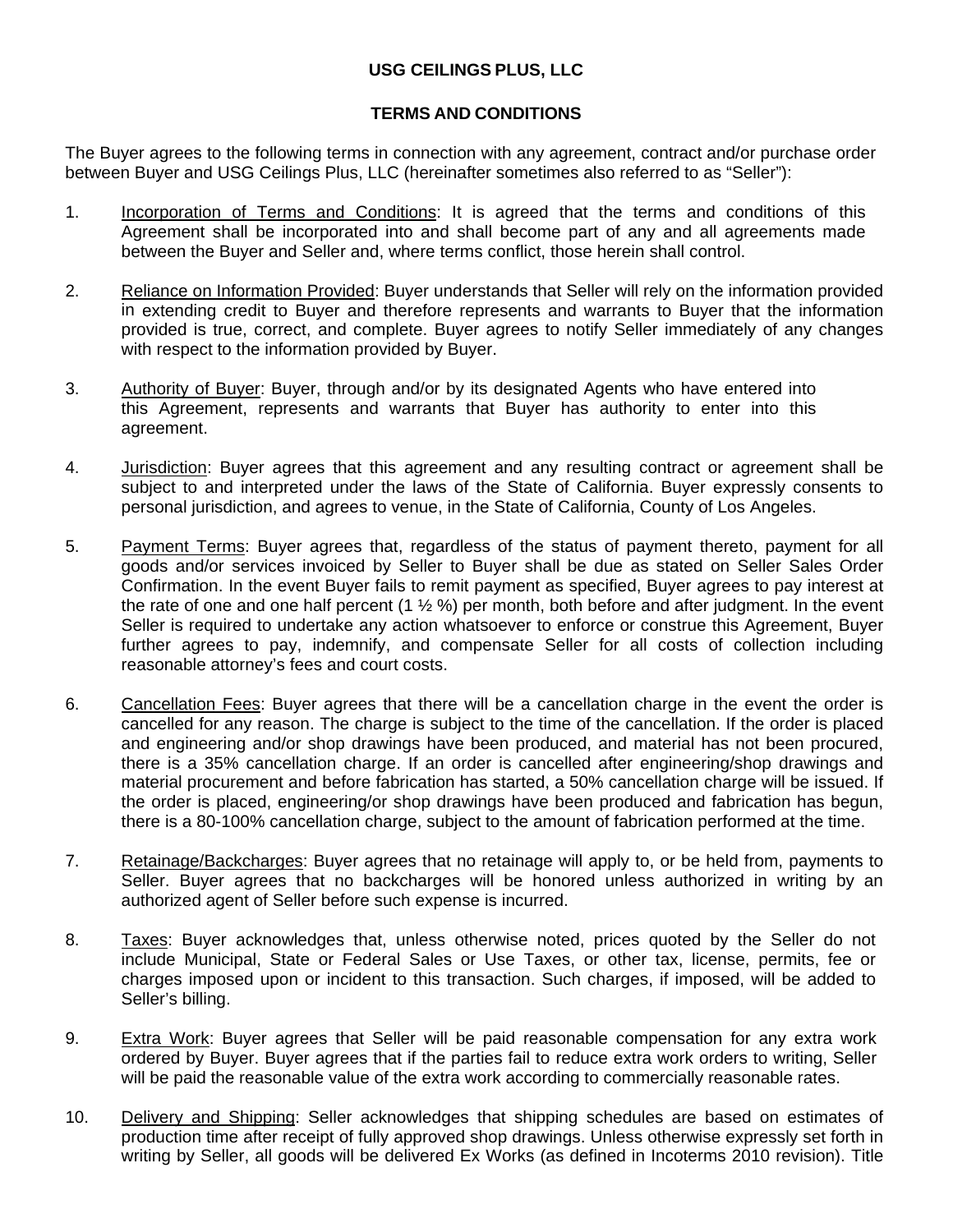and risk of loss to goods shall transfer to Buyer when the goods are tendered to the Buyer or the carrier in accordance with the applicable delivery terms.

- 11. Shipping Instructions/Costs: Seller reserves the right to ship in the most convenient way unless otherwise agreed between Buyer and Seller in writing. Buyer agrees that all costs associated with freight will be the responsibility of the Buyer. All unloading shall be done by Buyer and Buyer agrees to pay a reasonable storage fee if goods are stored by Seller after ready for delivery.
- 12. Assignment of Rights: As security for all extensions of credit Buyer hereby assigns to Seller any and all contract, mechanic's lien, payment bond, stop notice, trust fund, and/or any other legal rights for unpaid balances arising from the goods supplied by Seller. As additional security for Buyer's payment and indemnity obligations under this Agreement, Buyer hereby grants to Seller a security interest in all of Buyer's equipment, inventory, accounts, contract rights, receivables, goods, and assets.
- 13. Information/Documentation and Project Information: Upon request by the Seller, the Buyer agrees to promptly provide the Seller with accurate and complete information requested regarding the construction project for which Seller's goods are ordered. Buyer authorizes and grants Seller, its agents and/or attorneys, permission to converse, correspond, notify, and/or otherwise communicate with any party for any reason, including, but not limited to, securing, confirming, and/or otherwise verifying the above-mentioned project information.
- 14. Limitations of Claims/No Damages for Delay: Every reasonable effort will be made to maintain schedules, but Buyer hereby agrees that Seller will not be liable for any damages or claims of delay in supply of any goods from any cause.
- 15. Notice of Claim/Waiver: Buyer shall make a careful inspection of the goods purchased at the time of delivery. Buyer's failure to give written notice of any type of claim within (5) five days from the date of delivery shall constitute an unqualified acceptance of the goods and a waiver of all claims with respect thereto. Upon the giving of any notice that the goods are defective, Buyer must retain the goods intact together with any containers in which the goods were delivered to enable Seller or Seller's agent to have a reasonable opportunity to inspect the goods. Seller will not be liable for damages, and back charges will not be accepted, without prior notification, an opportunity to inspect and repair/replace, and approval in writing by Seller. Buyer's exclusive remedy and Seller's limit of liability resulting from defective goods shall be for the purchase price of the particular delivery and goods. In no event shall Buyer be entitled to, or Seller be liable for, any damage due to delay of any type, nor profit of any description, including, but not limited to profit on contemplated use, nor consequential, special or punitive damages.
- 16. Returned Goods: No goods may be returned without Seller's prior authorization and written consent and, where return is authorized by Seller, freight and applicable restocking charges shall be the responsibility of the Buyer.
- 17. Limitation of Damages and Exclusion of Warranties: EXCEPT AS EXPRESSLY STATED HEREIN, SELLER MAKES NO WARRANTY, EXPRESS OR IMPLIED, THAT THE GOODS ARE FIT FOR ANY INTENDED PURPOSE OR THAT THE GOODS ARE MERCHANTABLE. EXCEPT AS EXPRESSLY STATED HEREIN, THE GOODS ARE SOLD TO BUYER IN THEIR "AS-IS", "WHERE-IS" AND "WITH ALL FAULTS" CONDITION.